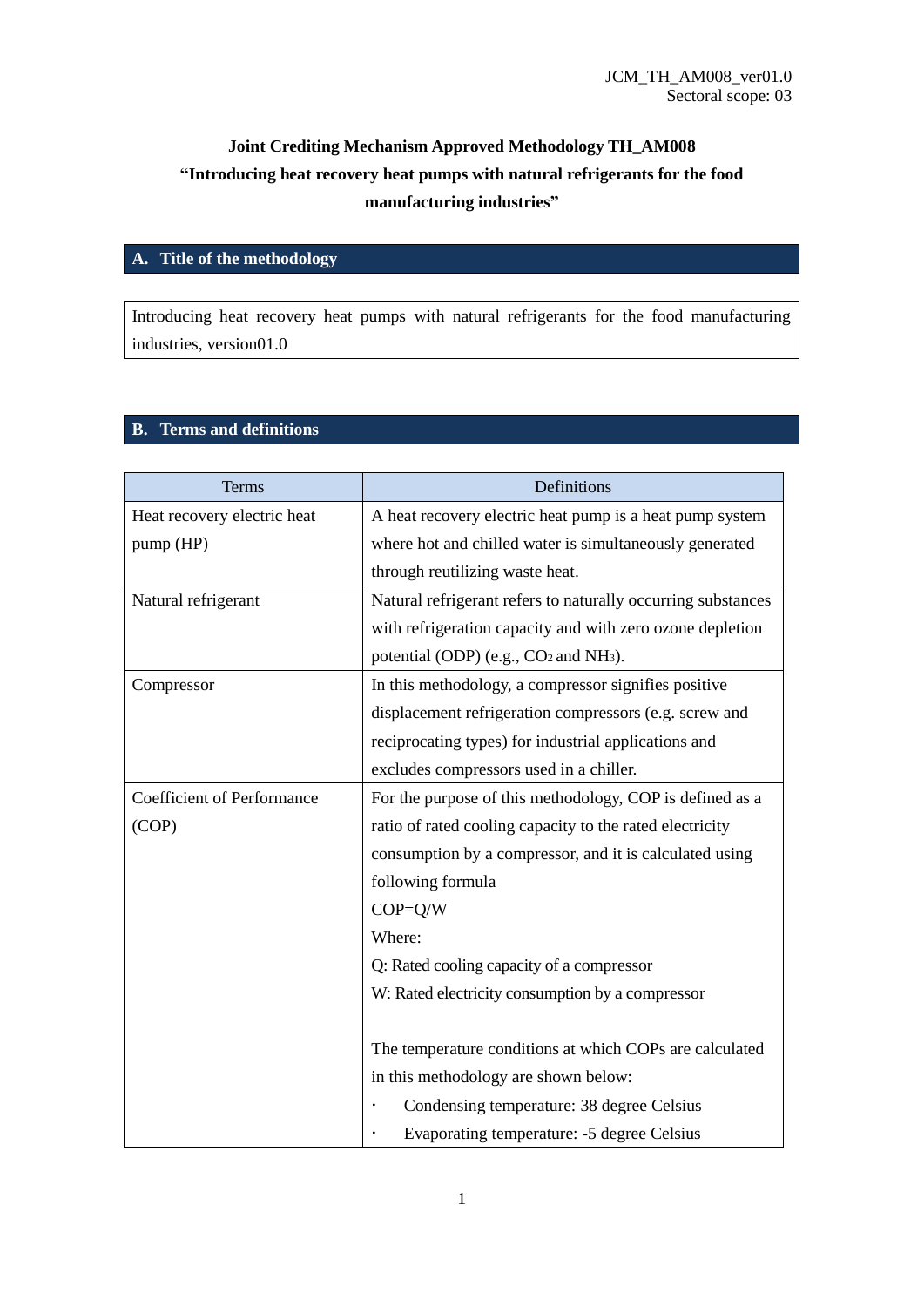## **C. Summary of the methodology**

| Items                         | Summary                                                           |
|-------------------------------|-------------------------------------------------------------------|
| <b>GHG</b> emission reduction | This methodology applies to the project that aims at saving       |
| measures                      | energy by introducing (a) heat recovery electric HP(s) in a food  |
|                               | manufacturing process.                                            |
| Calculation of reference      | Reference emissions are GHG emissions from using reference        |
| emissions                     | equipment for the generation of hot and chilled water. They are   |
|                               | calculated by the ratio of efficiency between reference           |
|                               | equipment and project HPs and CO <sub>2</sub> emission factors of |
|                               | electricity and fossil fuel consumed by the reference equipment.  |
| Calculation of project        | Project emissions are GHG emissions from using the project        |
| emissions                     | HPs and their auxiliary electric equipment, and they are          |
|                               | calculated with their electricity consumption and the $CO2$       |
|                               | emission factor of electricity consumed by the project HPs.       |
| <b>Monitoring parameters</b>  | Electricity consumption of the project HPs                        |
|                               | Electricity consumption of the auxiliary electric equipment       |
|                               | of the HPs                                                        |

## **D. Eligibility criteria**

This methodology is applicable to projects that satisfy all of the following criteria.

| Criterion 1 | A project newly introduces (a) high efficiency $HP(s)$ using natural refrigerants |  |  |  |
|-------------|-----------------------------------------------------------------------------------|--|--|--|
|             | to a food manufacturing plant and it does not replace (an) existing $HP(s)$ . In  |  |  |  |
|             | case of HPs supplying chilled water, the water is fed into a refrigeration        |  |  |  |
|             | system of the plant which uses either screw or reciprocating compressors.         |  |  |  |
| Criterion 2 | The cooling capacity of a HP unit is more than or equal to 50 kW and less than    |  |  |  |
|             | 1600kW.                                                                           |  |  |  |

# **E. Emission Sources and GHG types**

| Reference emissions                                                   |                           |  |  |
|-----------------------------------------------------------------------|---------------------------|--|--|
| <b>Emission sources</b><br>GHG types                                  |                           |  |  |
| Electricity consumption by reference equipment for generating chilled | $^{\circ}$ O <sub>2</sub> |  |  |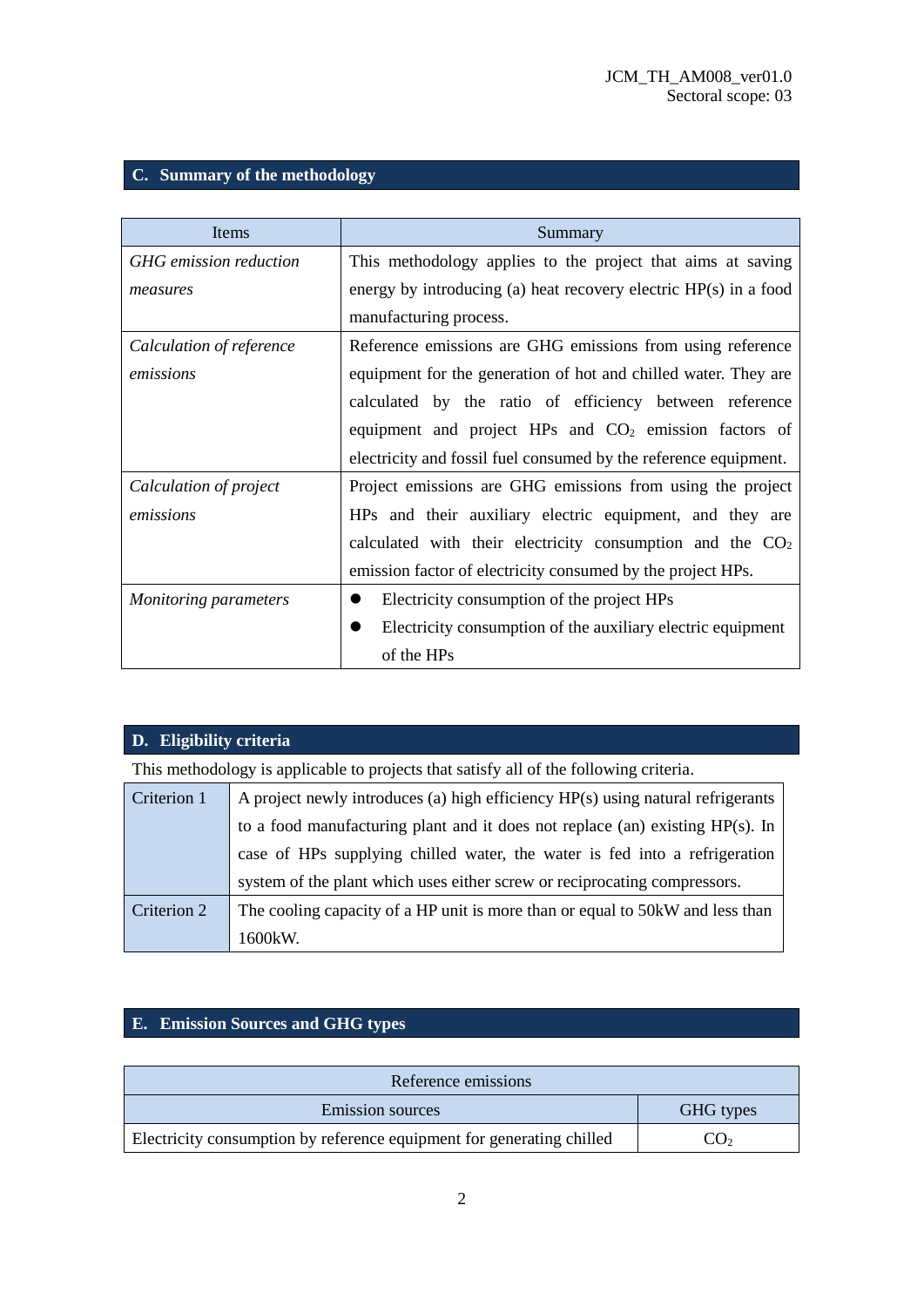| water                                                                |                 |
|----------------------------------------------------------------------|-----------------|
| Fuel consumption by reference equipment for generating hot water     | CO <sub>2</sub> |
| Project emissions                                                    |                 |
| <b>Emission sources</b>                                              | GHG types       |
| Electricity consumption by HPs                                       | CO <sub>2</sub> |
| Electricity consumption by auxiliary electric equipment of HPs (e.g. | CO <sub>2</sub> |
| pump)                                                                |                 |

## **F. Establishment and calculation of reference emissions**

### **F.1. Establishment of reference emissions**

This methodology only applies to a food manufacturing plant which uses hot and chilled water for the industrial process.

Reference emissions are calculated by multiplying electricity consumption of the project by the ratio of efficiency between a reference equipment and project HPs, and emission factors of electricity and fossil fuel consumed.

The reference equipment is identified as a boiler for the hot water generation and a compressor (\*1) for the chilled water generation as their loads are partially replaced by the project HPs. The methodology ensures a net emission reduction by conservatively setting default efficiency values for both reference boiler and compressor respectively as specified below:

#### <Boiler>

This methodology applies a conservative default value of the reference boiler efficiency as 89 [%], which is the highest value among the products sold in Thailand, so as to ensure net emission reductions.

#### <Compressor>

This methodology doubly ensures the conservativeness of the default efficiency values of compressors, expressed in COPs, in the following manner:

- 1) The highest design efficiencies of screw- and reciprocating-type models—two main displacement compressor types used in the food manufacturing industries—are selected from dominant compressor manufacturers' lineups available in Thailand; and
- 2) The methodology applies COPs for the compressors instead of the one for the whole refrigeration system whose efficiency is lower than that of the compressors due to some heat loss in the system.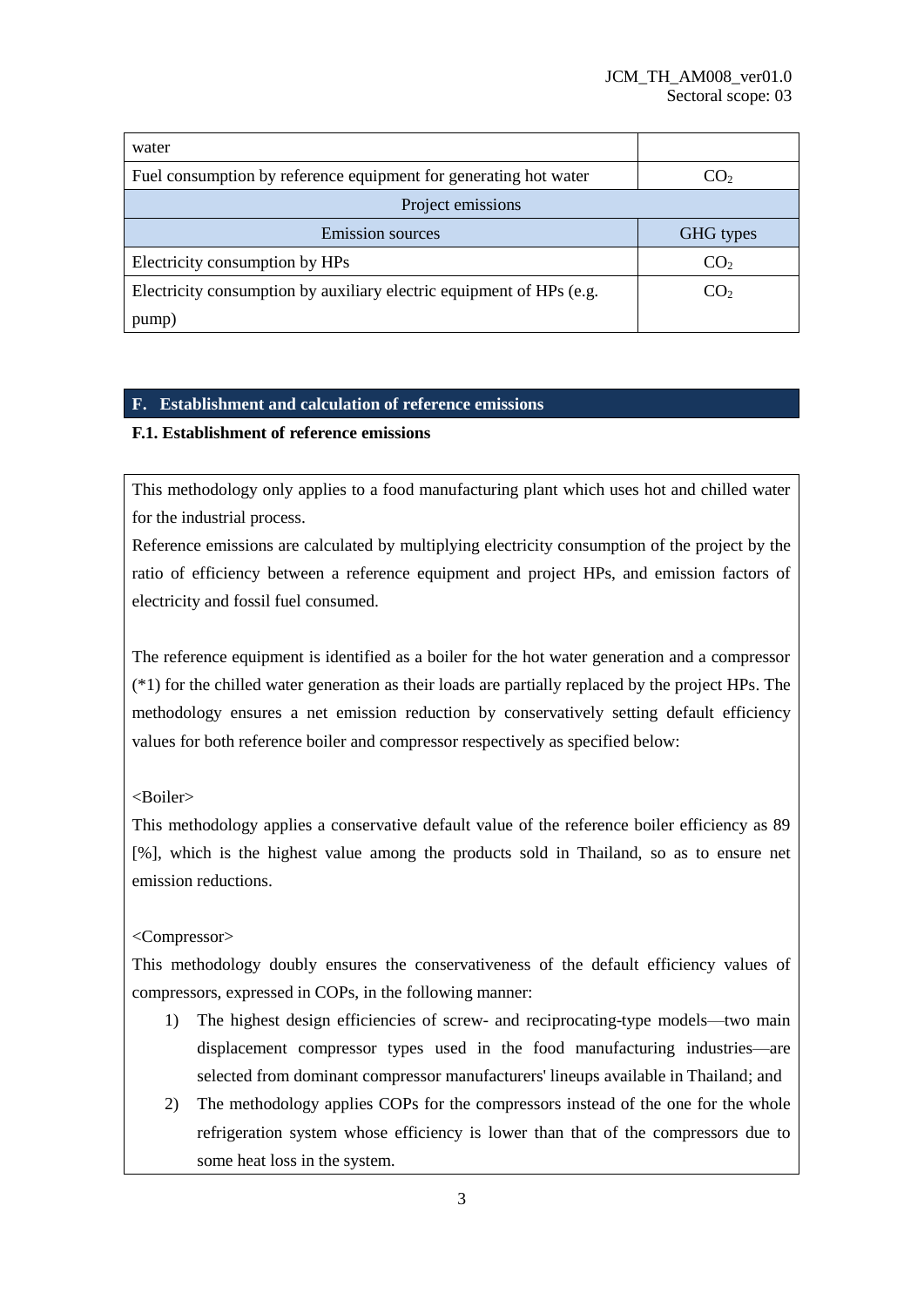The default COP value for the calculation of the reference emission can be selected based on the rated cooling capacity of the existing compressor at the time of validation.

(\*1) The water is fed into a refrigeration system of the plant, which consists of individual components of compressors, evaporators, condensers and other relevant parts mounted together to form a custom-made system to meet specific needs of the operation. By using the HPs to lower the inlet water temperature of the refrigeration system, the electricity consumption of the compressor is reduced.

#### **F.2. Calculation of reference emissions**

|                    | $RE_p = \sum_i \frac{EC_{PJ,i,p} \times 3.6}{ECR_i} \times \frac{H_i}{\eta_{REh}} \times EF_{REh} + \sum_i \frac{EC_{PJ,i,p}}{ECR_i} \times \frac{CH_i}{COP_{RE}} \times EF_{elec}$ |
|--------------------|-------------------------------------------------------------------------------------------------------------------------------------------------------------------------------------|
| $RE_{p}$           | : Reference emissions during the period p $[tCO_2/p]$                                                                                                                               |
| $EC_{PI,i,p}$      | : Electricity consumed by the project HP <i>i</i> during the period $p$ [MWh/p]                                                                                                     |
| $ECR_i$            | : Rated electricity consumption of the project HP $i$ [kW]                                                                                                                          |
| $H_i$              | : Rated heating capacity of the project HP $i$ [kW]                                                                                                                                 |
| $\eta_{REh}$       | : Efficiency of the reference boiler for heating energy generation [-]                                                                                                              |
| EF <sub>REh</sub>  | $\therefore$ CO <sub>2</sub> emission factor for the fuel consumed by the reference boiler for heating<br>energy generation [tCO <sub>2</sub> /GJ]                                  |
| CH <sub>i</sub>    | : Rated cooling capacity of the project HP $i$ [kW]                                                                                                                                 |
| $COP_{RE}$         | : Efficiency of the reference compressor for cooling energy generation [-]                                                                                                          |
| EF <sub>elec</sub> | : $CO2$ emission factor for consumed electricity [tCO <sub>2</sub> /MWh]                                                                                                            |
| $\mathbf{i}$       | : Identification number of the project HP                                                                                                                                           |
|                    |                                                                                                                                                                                     |

### **G. Calculation of project emissions**

$$
PE_p = \left(\sum_i EC_{PJ,i,p} + \sum_j EC_{PJ_AUX,j,p}\right) \times EF_{elec}
$$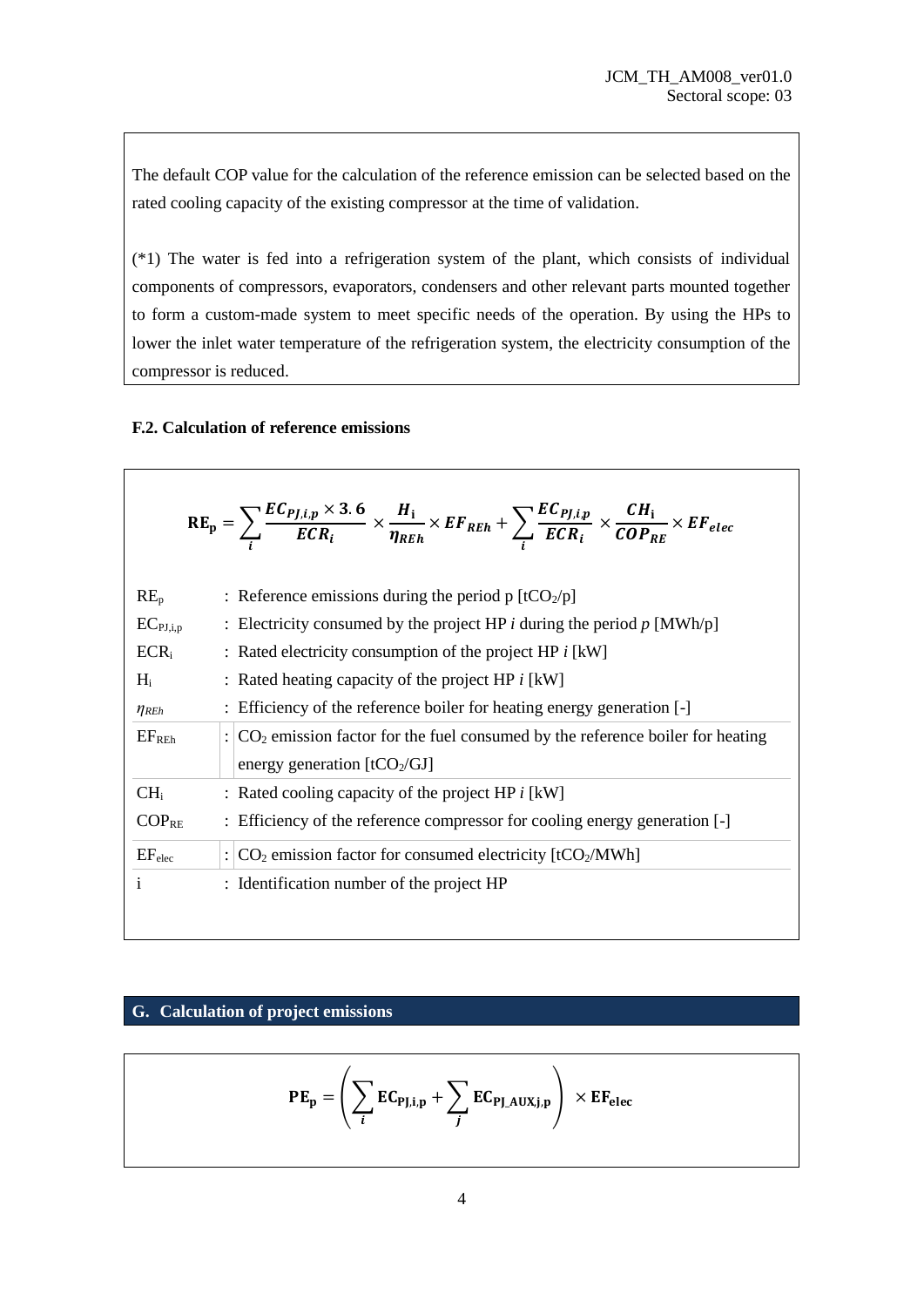| $EC_{PI,i,p}$       | : Electricity consumed by the project HP <i>i</i> during the period $p$ [MWh/p]      |
|---------------------|--------------------------------------------------------------------------------------|
| $EC_{PI\_AUX, j,p}$ | Electricity consumed by the auxiliary electric equipment $j$ for the project $HP(s)$ |
|                     | during the period $p$ [MWh/p]                                                        |
| EF <sub>elec</sub>  | : $ CO_2 $ emission factor for consumed electricity $[tCO_2/MWh]$                    |
|                     | : Identification number of the auxiliary electric equipment for the project $HP(s)$  |
|                     |                                                                                      |

## **H. Calculation of emissions reductions**

| $ER_p = RE_p - PE_p$ |                                                                   |  |  |
|----------------------|-------------------------------------------------------------------|--|--|
| $ER_p$               | Emission reductions during the period $p$ [tCO <sub>2</sub> /p]   |  |  |
| $RE_p$               | : Reference emissions during the period $p$ [tCO <sub>2</sub> /p] |  |  |
| $PE_{p}$             | Project emissions during the period $p$ [tCO <sub>2</sub> /p]     |  |  |
|                      |                                                                   |  |  |

## **I. Data and parameters fixed** *ex ante*

The source of each data and parameter fixed *ex ante* is listed as below.

| Parameter           | Description of data                                      | Source                      |
|---------------------|----------------------------------------------------------|-----------------------------|
| $ECR_i$             | Rated electricity consumption of the project HP $i$      | Provided by the technology  |
|                     | kW                                                       | supplier                    |
| $H_i$               | Rated heating capacity of the project HP i [kW]          | Provided by the technology  |
|                     |                                                          | supplier                    |
| $\eta_{\text{REh}}$ | Efficiency of the reference boiler for heating energy    | Value derived from the      |
|                     | generation                                               | result of survey. The       |
|                     |                                                          | default value, $89.0$ [%],  |
|                     | Default value is set to $89.0$ [%].                      | should be revised if        |
|                     |                                                          | necessary.                  |
| EF <sub>REh</sub>   | $CO2$ emission factor for the fuel consumed by the       | In the order of preference: |
|                     | reference boiler for heating energy generation           | a) values provided by the   |
|                     | [tCO <sub>2</sub> /GI]                                   | fuel supplier;              |
|                     |                                                          | b) measurement by the       |
|                     | If there is an oil-fired boiler at the project site, the | project participants;       |
|                     | fuel used for the boiler is applied.                     | c) national default values; |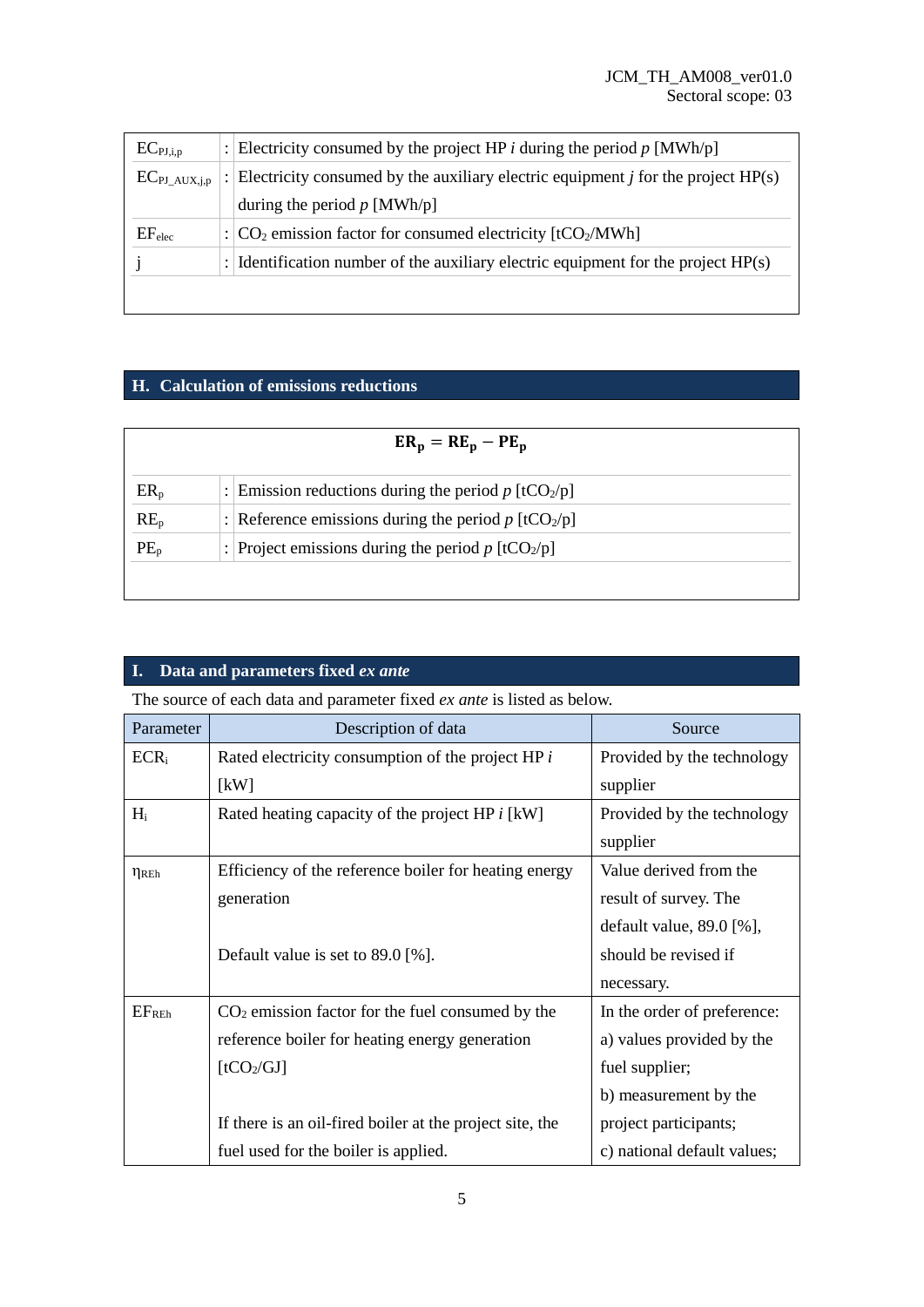|                    | In case there is a biomass boiler at the project site, $0$       |        |                    |               |                       | d) IPCC default values         |
|--------------------|------------------------------------------------------------------|--------|--------------------|---------------|-----------------------|--------------------------------|
|                    | $tCO2/GI$ is applied.                                            |        |                    |               |                       | provided in table 1.4 of       |
|                    | Otherwise, the $CO2$ emission factor of natural gas is           |        |                    |               |                       | Ch.1 Vol.2 of 2006 IPCC        |
|                    | applied in a conservative manner.                                |        |                    |               |                       | Guidelines on National         |
|                    |                                                                  |        |                    |               |                       | GHG Inventories. Lower         |
|                    |                                                                  |        |                    |               |                       | value is applied.              |
| CH <sub>i</sub>    | Rated cooling capacity of the project HP i [kW]                  |        |                    |               |                       | Provided by the technology     |
|                    |                                                                  |        |                    |               |                       | supplier                       |
| $COP_{RE}$         | Efficiency of reference compressor for cooling                   |        |                    |               |                       | The default value is derived   |
|                    | energy generation                                                |        |                    |               |                       | from the result of survey of   |
|                    |                                                                  |        |                    |               |                       | compressors used for in the    |
|                    | Default efficiency value for the compressor to which             |        |                    |               |                       | food manufacturing sector      |
|                    | the project $HP$ i supplies the water:                           |        |                    |               |                       | for the production process.    |
|                    |                                                                  |        |                    |               |                       | The survey is comprised of     |
|                    | Cooling                                                          | 50kW≤x | $400$ k $W \leq x$ | 800kW≤x       |                       | manufacturers with a high      |
|                    | Capacity/unit<br>(kW)                                            | <400kW | <800kW             | $<$ 1600 $kW$ |                       | market share in Thailand.      |
|                    | <b>COPs</b>                                                      | 4.01   | 4.09               | 4.21          |                       |                                |
|                    | Conditions:                                                      |        |                    |               |                       |                                |
|                    | - Condensing temperature $=$ 38 degree Celsius                   |        |                    |               |                       |                                |
|                    | - Evaporating temperature $=$ -5 degree Celsius                  |        |                    |               |                       |                                |
|                    |                                                                  |        |                    |               |                       |                                |
| EF <sub>elec</sub> | $CO2$ emission factor for consumed electricity.                  |        |                    |               |                       | [Grid electricity]             |
|                    |                                                                  |        |                    |               |                       | The most recent value          |
|                    | When the project HPs consume only grid electricity               |        |                    |               |                       | available at the time of       |
|                    | or captive electricity, the project participant applies          |        |                    |               |                       | validation is applied and      |
|                    | the CO <sub>2</sub> emission factor respectively.                |        |                    |               |                       | fixed for the monitoring       |
|                    |                                                                  |        |                    |               |                       | period thereafter. The data    |
|                    | When the project HPs may consume both grid                       |        |                    |               |                       | is sourced from "Grid          |
|                    | electricity and captive electricity, the project                 |        |                    |               |                       | Emission Factor (GEF) of       |
|                    | participant applies the CO <sub>2</sub> emission factor of lower |        |                    |               |                       | Thailand", endorsed by         |
|                    | value.                                                           |        |                    |               |                       | <b>Thailand Greenhouse Gas</b> |
|                    |                                                                  |        |                    |               |                       | <b>Management Organization</b> |
|                    |                                                                  |        |                    |               |                       | unless otherwise instructed    |
|                    | $[CO2$ emission factor]                                          |        |                    |               |                       | by the Joint Committee.        |
|                    | For grid electricity: The most recent value available            |        |                    |               |                       |                                |
|                    | from the source stated in this table at the time of              |        |                    |               | [Captive electricity] |                                |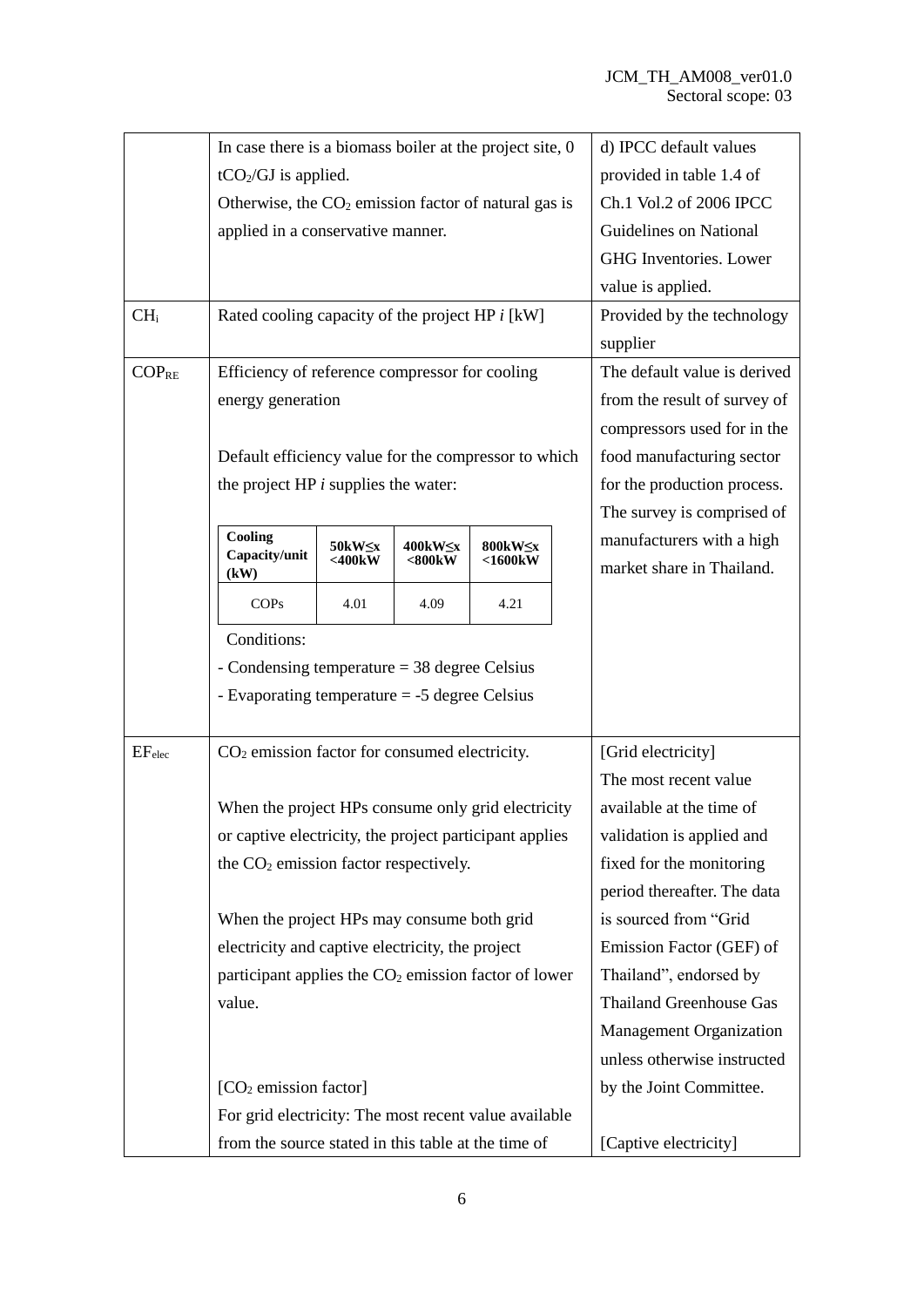#### validation.

For captive electricity including cogeneration system, it is determined based on the following options:

a) Calculated from its power generation efficiency (ηelec [%]) obtained from manufacturer's specification

The power generation efficiency based on lower heating value (LHV) of the captive power generation system from the manufacturer's specification is applied;

$$
EF_{elec} = 3.6 \times \frac{100}{\eta_{elec}} \times EF_{fuel}
$$

b) Calculated from measured data

The power generation efficiency calculated from monitored data of the amount of fuel input for power generation ( $FC_{PLD}$ ) and the amount of electricity generated  $(EG_{PLD})$  during the monitoring period *p* is applied. The measurement is conducted with the monitoring equipment to which calibration certificate is issued by an entity accredited under national/international standards;

$$
EF_{elec} = FC_{PJ,p} \times NCV_{fuel} \times EF_{fuel} \times \frac{1}{EG_{PJ,p}}
$$

Where:

 $NCV_{fuel}$ : Net calorific value of consumed fuel [GJ/mass or volume]

#### Note:

In case the captive electricity generation system meets all of the following conditions, the value in the following table may be applied to  $EF_{elec}$  depending on the consumed fuel type.

For the option a) Specification of the captive power generation system provided by the manufacturer (η<sub>elec</sub> [%]).  $CO<sub>2</sub>$  emission factor of the fossil fuel type used in the captive power generation system  $(EF_{fuel} [tCO<sub>2</sub>/GI])$ 

For the option b) Generated and supplied electricity by the captive power generation system  $(EG_{PI,p} [MWh/p]).$ Fuel amount consumed by the captive power generation system  $(FC_{PI,p})$ [mass or volume/p]). Net calorific value  $(NCV_{fuel})$ [GJ/mass or volume]) and  $CO<sub>2</sub>$  emission factor of the fuel  $(EF_{fuel}$  [tCO<sub>2</sub>/GJ]) in order of preference: 1) values provided by the fuel supplier; 2) measurement by the project participants; 3) regional or national default values; 4) IPCC default values provided in tables 1.2 and 1.4 of Ch.1 Vol.2 of 2006 IPCC Guidelines on National GHG Inventories. Lower value is applied.